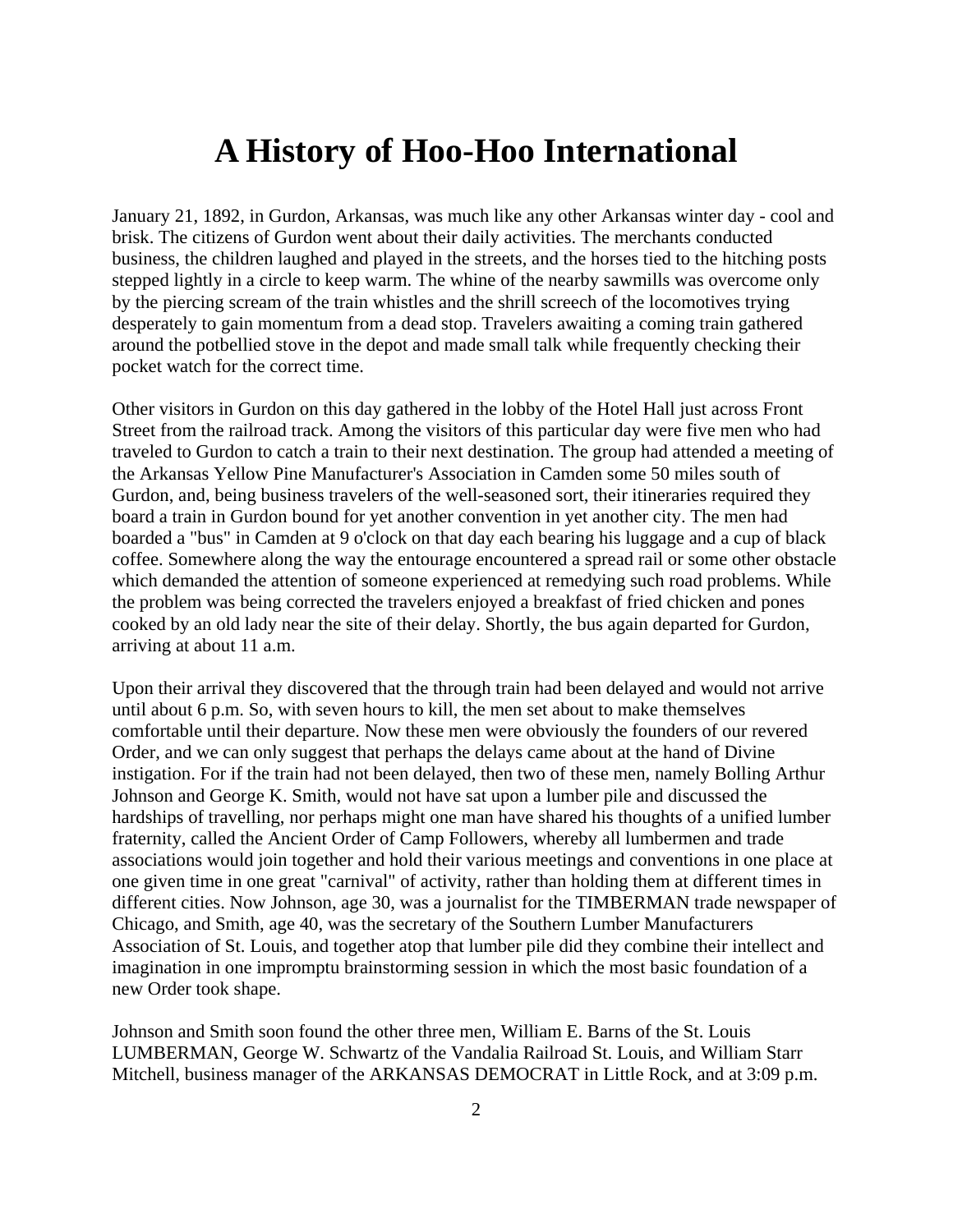embarked upon an extended discussion of the proposed order and whether it was feasible and worthwhile. Ludolph O.E.A. Strauss of the Malvern Lumber Company in Gurdon later entered the hotel and was invited to join the discussion. One of the men remarked that it seemed a pity that the business interests of lumbermen were so diversified that no one organization could obtain the various memberships of the popular organizations then in existence. It was agreed that only one common interest existed within the complex web of industry concerns, that being goodwill and fellowship upon which lumbermen could come together in single mindedness and unity.

The group agreed that lumbermen meeting on the grounds of good fellowship could receive intangible benefits that might eventually trickle down into all aspects of business and social relationships and, in the ultimate, bear the fruit of service to the industry. Bearing this thought in mind, the discussion led to what manner of organization might be developed to embrace this simple doctrine of promoting goodwill among lumbermen, and knowing that it would be unique, how it could be arranged so as to not resemble the other fraternities of the day.

Full of this idea, the group set about to mold the initial tenets of the new order; it was to be a war on conventionality; there would be no lodge rooms with forced attendance; no marching in the streets in protest; no "bothering" anybody; no uniforms or flashy regalia. There would be one single aim: to foster the health, happiness, and long life of its members.

It was further proposed that this new order should devise a secret means of communication so that any member could correspond with any other member on matters of interest to one another without revealing their identity to those persons outside the fraternity. It was also determined that only those individuals who by virtue of their avocations were naturally fraternal would be recruited.

Once the basic nature of the new order and its eligibility requirements had been determined, the men set about considering a name that would convey the proper "personality" for an organization such as this. The name would have to be friendly to represent the fraternal nature of the order, but also contain a certain degree of mystique to represent the exclusivity of its membership. Recognizing that the name "Ancient Order of Camp Followers" did not accomplish either objective, the group wasted no time agreeing with the suggestion by Johnson that "Concatenated Order of Hoo-Hoo" was the perfect name.

The word "Hoo-Hoo" had been coined by Johnson himself only one month earlier at Kansas City in describing a most peculiar tuft of hair, greased and twisted to a point, atop the otherwise bald head of Charles McCarer, of Northwestern "Lumberman", Chicago. The name Hoo-Hoo became a catch phrase among the lumbermen in various areas to describe anything unusual or out of the ordinary. A good poker hand was a "Hoo-Hoo hand." A strange hat was a "Hoo-Hoo hat". The breakfast which was prepared by the old lady mentioned above was a "Hoo-Hoo breakfast" because the lady's fingerprints remained on both sides of the pones even after they were cooked. Thus, Hoo-Hoo well described this new order, and since the word "concatenate" means "to unite", it was decided the two words made a perfect marriage.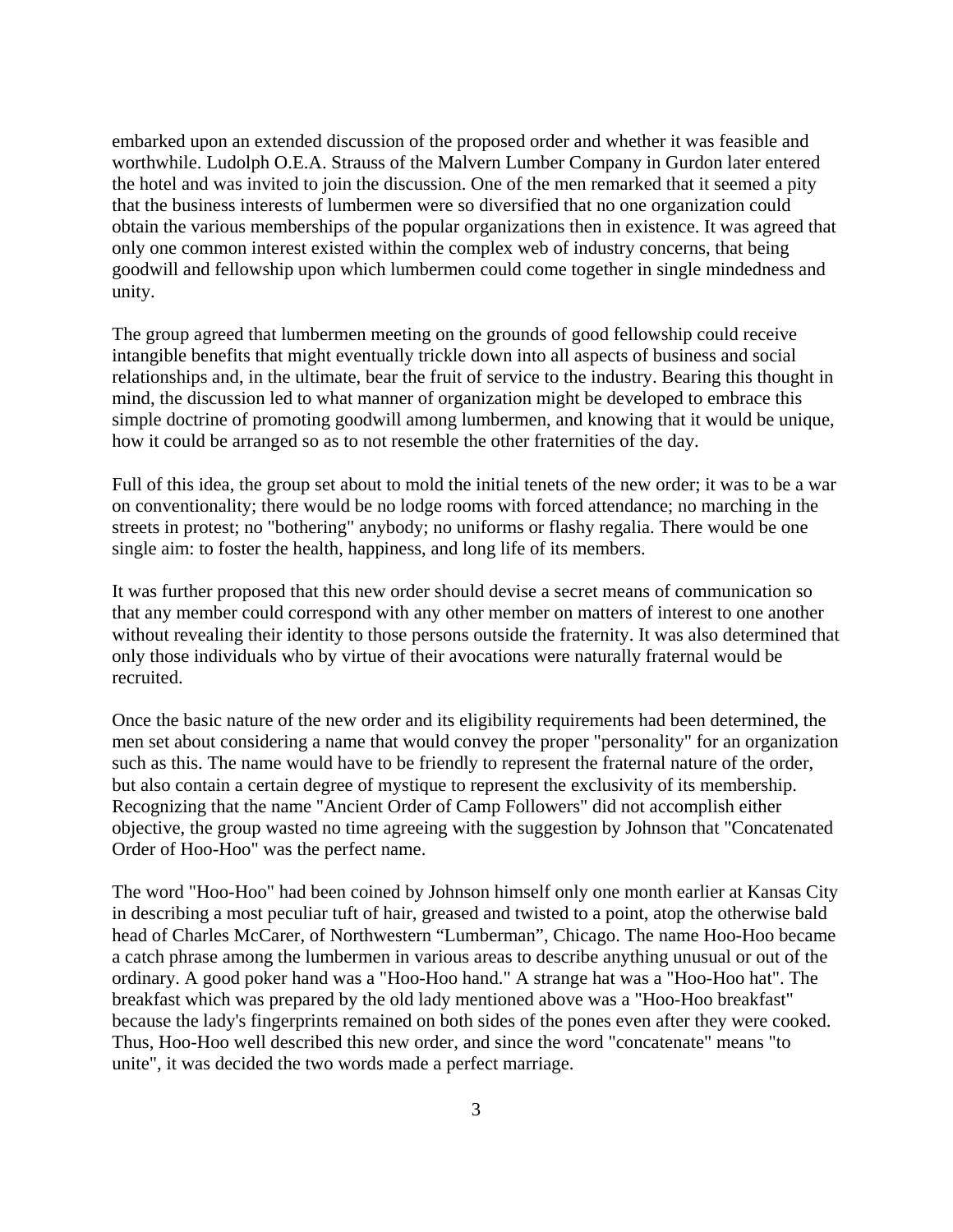Being a war upon conventionality, Hoo-Hoo was to be non-superstitious from the beginning. Therefore, when the discussion lent itself to adopting a mascot it seemed the black cat would be the critter extraordinaire due to its general association with bad luck. Also, having no history of its own, Hoo-Hoo would assume some other history, decidedly that of ancient Egyptians who worshipped the black cat as a deity. (Other Egyptian religious symbols and lore found its way into Hoo-Hoo in later years through the Osirian Cloister, an "upper chamber" of Hoo-Hoo consisting of the order's most dedicated workers.) In honor of the legendary nine lives of the cat, Johnson suggested that the number nine assume a high and lofty position within the makeup of Hoo-Hoo. There would be nine men on the Board of Directors. The order would hold its annual meeting on the ninth day of the ninth month beginning at nine minutes after nine. Annual dues would be 99 cents, and the initiation fee would be \$9.99. The membership would never consist of more than 9,999 men.

W. E. Barns had just completed reading Lewis Carroll's "Hunting of the Snark" and suggested that the directors be given names of an "eerie and peculiar" nature like those used in the book. Hence, the names "snark", "bojum", "Sr. High Hoo-Hoo", "Jr. High Hoo-Hoo", and "bandersnatch" were chosen, although "jabberwock" later replaced "bandersnatch". The other names which are now affixed to officers (e.g. Scrivenoter, Arcanoper, Custocatian, and Gurdon) were the products of Johnson's imagination some days or weeks later.

Johnson commented in later years that on that day the group could not get away from words like "'grand" and "sublime", and things that were "high". Therefore, the Grand Snark was born that day, but he later assumed the "universe" as his kingdom. The bojum became the Holy Bojum to serve in the capacity as chaplain. The name "scrivenoter" sounded like a "note scribe" and was assigned the duties of secretary. Smith filled the scrivenoter's position until 1896 from the Hoo-Hoo office on the fourth floor of the Equitable Building in St. Louis. The "arcanoper" was to stand within the garden and be the "opener" of the gates to those requesting admittance into the realm of Hoo-Hoo. The name "Gurdon" had the faraway hint of "guard" to it and was therefore assigned to the sergeant-at-arms, and was also an obvious compliment to the place of the order's birth.

It was decided at Gurdon that the board of directors would consist of nine men to be called the "Supreme Nine". It was also decided that the Snark would be one of these nine along with other elected persons who would bear the titles mentioned above.

The first Grand Snark was an appointed position being awarded to Charles McCarer whose tuft of hair inspired the name of Hoo-Hoo as mentioned above. McCarer was not present at that meeting but was still honored with the title and given the number 1. Johnson became member number 2. The remaining numbers were assigned as follows: W.E. Barns 3, George W. Schwartz 4, George K. Smith 5, James E. Defebaugh 6 of Chicago, Ludolph A.O.E. Strauss 7, Robert E. Kelley 8 of the BEAUMONT JOURNAL (Texas), and Thomas K. Edwards 9, Lumber Agent I.C.R.R., Chicago. No mention is made as to why William S. Mitchell was not given a number that day. He was later given the number 56, but his concat is shown in the record book as having occurred on that day in Gurdon.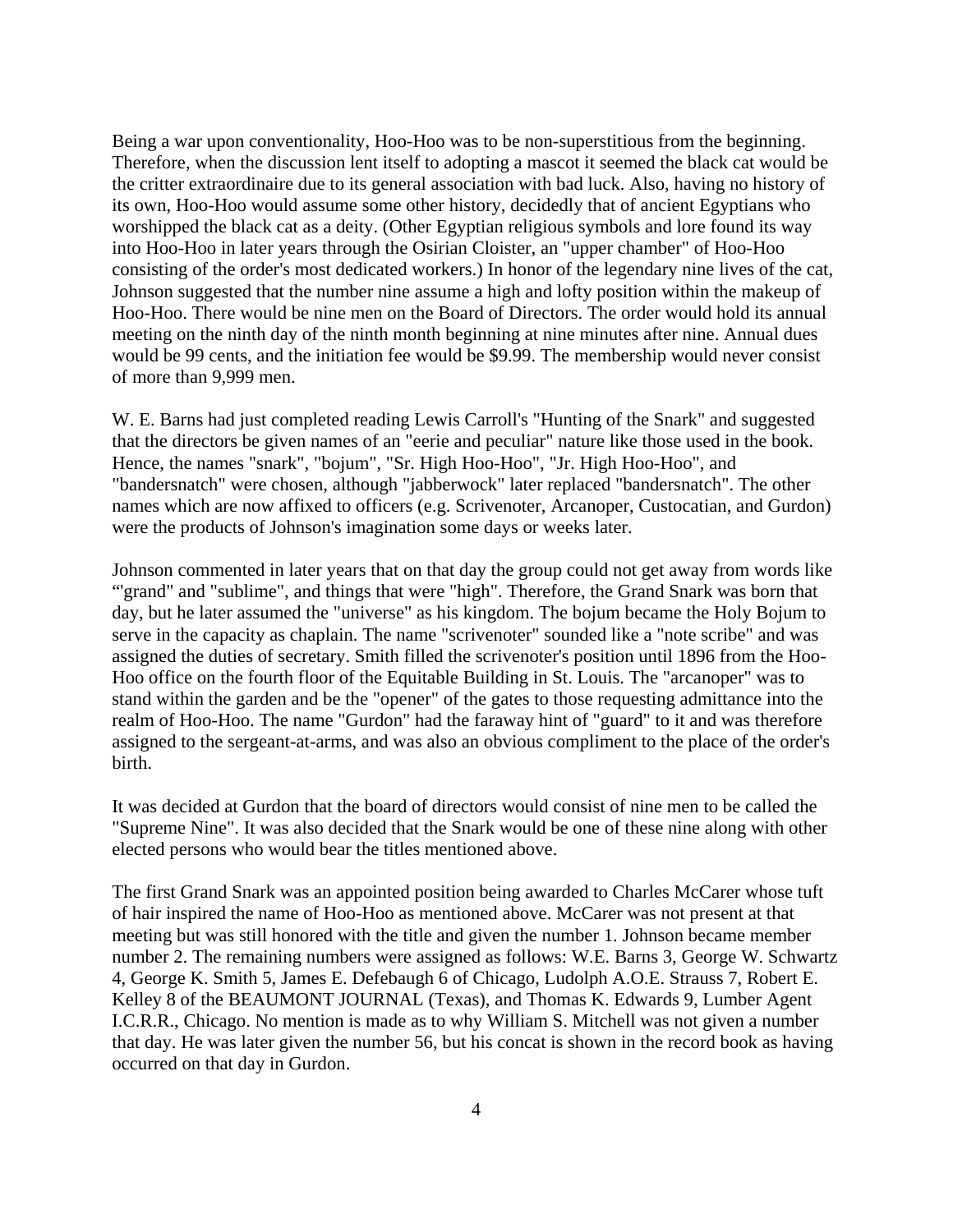We note with interest that, like McCarer, Defebaugh 6 was not present at the initial meeting, nor was Kelley 8 or Edwards 9. We can only assume that the group chose to bestow honors on men they knew to be worthy of membership in Hoo-Hoo. Defebaugh later became Snark in 1895.

After deciding that the official colors of Hoo-Hoo would be white, black and gold, the group knew they had made great strides toward developing a concept that might actually be welcomed within the lumber industry.

We can imagine that as they finished their discussion they heard in the distance the approach whistle of their 6 o'clock train that would take them to their next destination.

Upon leaving Gurdon, Johnson travelled north to Minneapolis, Minnesota, where the first Hoo-Hoo banquet was held with only two men in attendance, Willard G. Hollis, secretary of the Northwestern Lumbermen's Association, and Johnson. Brimming with enthusiasm for the new organization, Johnson shared the story with Hollis who immediately caught the spirit. Hollis invited Johnson to lunch at the West Hotel where the two ordered a dinner "by nines" in honor of the occasion.

The first public announcement of Hoo-Hoo came a few days later at a meeting of the Northwestern Lumbermen's Association in Duluth, Minnesota. A banquet was held at the Hotel Spalding in Duluth with about 400 visiting retail lumbermen in attendance.

## **A Few Weeks Later…\***

…..February 18, 1892, in the St. Charles Hotel in New Orleans, Louisiana, the first regular initiation was held.

During the next twenty-eight years, there were no local clubs, only a national organization which met "in one grand carnival" once a year. But in that year, 1920, Atlanta, Georgia, became the first Hoo-Hoo Club. A year later, 1921, Hoo-Hoo adopted a Code of Ethics written by C.D. LeMaster, our  $30<sup>th</sup>$  Snark and who later held the position of Seer of the House of Ancients for many years. That code, not surprisingly, consists of nine sentences. The first man from outside the United States became a member in 1903, but Hoo-Hoo didn't become truly international until 1924 when his club, Winnipeg, Manitoba, Canada, became the  $24<sup>th</sup>$  club and, incidentally, concat #883 was conducted at that occasion.

Hoo-Hoo prospered during the twenties, but with the Great Depression, Hoo-Hoo fell upon hard times. Unable to meet the financial obligations of its insurance program, its membership dropping and burdened with apparent embezzlement, the International Concatenated Order of Hoo-Hoo almost slipped into obscurity as only one club, Spokane, continued to meet on a regular basis during the time.

During the "Dark Ages" of the thirties, one man, Ben Springer, assumed the dubious honor of being the custodian of our archives and concomitantly the steward of our affairs. Finally, in 1938, he pursued six other men to enter the life of Hoo-Hoo. They were: Ormie C. Lance